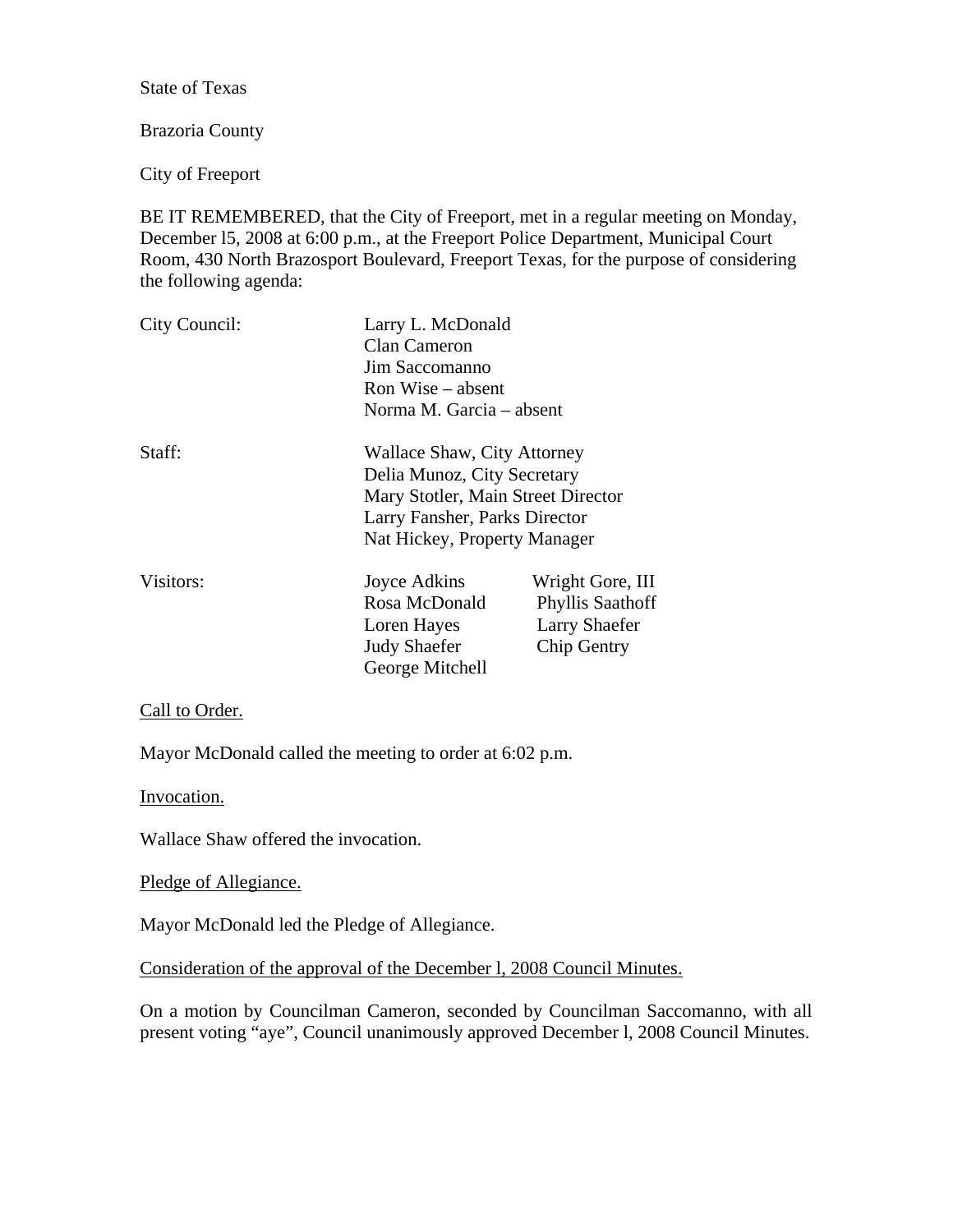Attending Citizens and Their Business.

There were no comments from attending citizens.

Consideration of the approval of signing an agreement with Brazos Technology and use court technology funds to purchase an automated citation programequipment.

On a motion by Councilman Cameron, seconded by Councilman Saccomanno, with all present voting "aye", Council unanimously approved signing an agreement with Brazos Technology and use court technology funds to purchase an automated citation programequipment.

Consideration of the approval of authorizing the Mayor to sign a letter of intent to the Village of Jones Creek to sell bulk surplus water.

On a motion by Councilman Saccomanno, seconded by Councilman Cameron, with all present voting "aye", Council unanimously approved authorizing the Mayor to sign a letter of intent to the Village of Jones Creek to sell surplus water.

Consideration of the approval of rescheduling January 19th, 2008 council meeting to January 20th, 2008 due to the Martin Luther King holiday.

On a motion by Councilman Cameron, seconded by Councilman Saccomanno, with all present voting "aye", Council unanimously approved rescheduling January 19th, 2008 council meeting to January 20th, 2008 due to the Martin Luther King holiday.

Consideration of the approval of authorizing the Mayor and City Secretary to execute and attest a consent for Port Freeport to use a portion of the Terminal Street right of way and a portion of the sewer easement adjacent to the south line of Blocks 8, 9, 23, 24, Freeport Townsite to install a gas line to provide natural gas to its tenants.

On a motion by Councilman Cameron, seconded by Councilman Saccomanno, with all present voting "aye", Council unanimously approved authorizing the Mayor and City Secretary to execute and attest a consent for Port Freeport to use a portion of the Terminal Street right of way and a portion of the sewer easement adjacent to the south line of Blocks 8, 9, 23, 24, Freeport Townsite to install a gas line to provide natural gas to its tenants.

Consideration of any action to be taken as result of closed executive session.

No action taken as a result of closed executive session.

Mayor McDonald closed the formal session and opened the Executive Session at 6:13 p.m.

Mayor McDonald reconvenes in open session at 6:52 p.m. No action taken as a result of closed executive session.